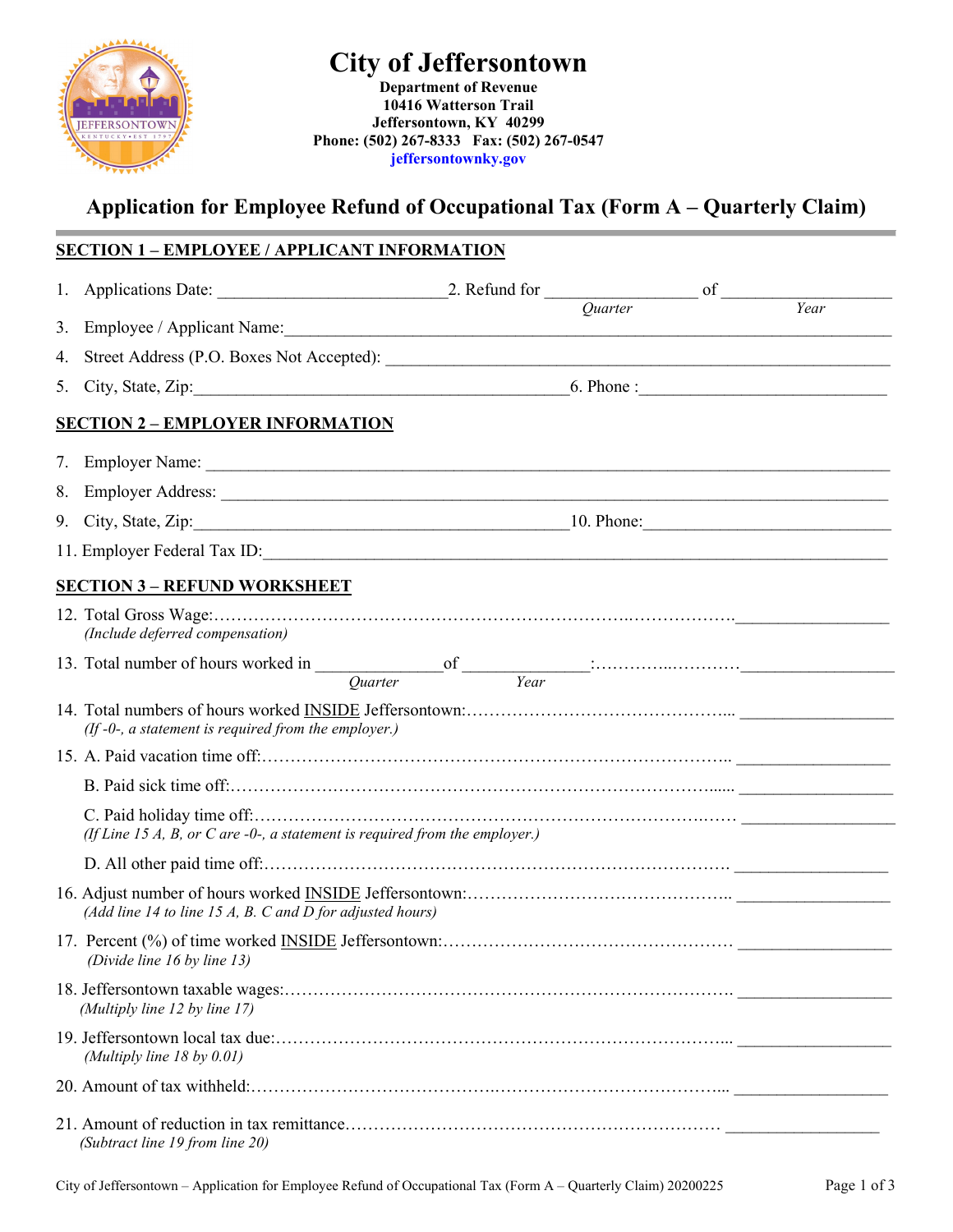#### **SECTION 4 – EMPLOYEE / APPLICANT SWORN STATEMENT**

I hereby swear to and certify that all information provided on this Application for Employee Payment of less than 100% of Occupational Tax - (FORM A – Quarterly Claim) is complete, and that the percentage of time worked in the City of Jeffersontown (Line 17) is true and accurate to the best of my knowledge. I have attached written proof of this claim in form of the following:

- a. Mileage logs or schedule of total hours work inside and outside of the City of Jeffersontown, KY.
- b. Written employer statement of explanation regarding Employee time worked inside and outside the City of Jeffersontown, KY. (Any additional information and/or written explanation relating to this FORM A – Quarterly Claim must be signed and notarized by an authorized officer of employer.)

|                        |                                                                                                                                                                                                                                                                                                                                                                                                                                                                                                  |  | <b>EMPLOYEE / APPLICANT SIGNATURE</b>                                                                        |                                   |  |  |
|------------------------|--------------------------------------------------------------------------------------------------------------------------------------------------------------------------------------------------------------------------------------------------------------------------------------------------------------------------------------------------------------------------------------------------------------------------------------------------------------------------------------------------|--|--------------------------------------------------------------------------------------------------------------|-----------------------------------|--|--|
|                        |                                                                                                                                                                                                                                                                                                                                                                                                                                                                                                  |  |                                                                                                              |                                   |  |  |
|                        |                                                                                                                                                                                                                                                                                                                                                                                                                                                                                                  |  | On this $\_\_\_\_\_\_\_\$ day of $\_\_\_\_\_\_\_\_\_\_\$ in the year of $\_\_\_\_\_\_\_\_\_\_\_\_\_\_\_\_$ . |                                   |  |  |
|                        |                                                                                                                                                                                                                                                                                                                                                                                                                                                                                                  |  | <b>NOTARY PUBLIC</b>                                                                                         |                                   |  |  |
|                        |                                                                                                                                                                                                                                                                                                                                                                                                                                                                                                  |  | COMMISSION NUMBER COMMISSION EXP.                                                                            |                                   |  |  |
|                        | <b>SECTION 5 - EMPLOYER SWORN STATEMENT AND EXPLANATIN FOR REFUND</b>                                                                                                                                                                                                                                                                                                                                                                                                                            |  |                                                                                                              |                                   |  |  |
|                        |                                                                                                                                                                                                                                                                                                                                                                                                                                                                                                  |  | Authorized Officer ** for                                                                                    |                                   |  |  |
|                        |                                                                                                                                                                                                                                                                                                                                                                                                                                                                                                  |  |                                                                                                              |                                   |  |  |
|                        |                                                                                                                                                                                                                                                                                                                                                                                                                                                                                                  |  |                                                                                                              |                                   |  |  |
| (Ouarter)              | of $\frac{1}{(Year)}$ inside the City of Jeffersontown, Kentucky. This certification is based upon the                                                                                                                                                                                                                                                                                                                                                                                           |  |                                                                                                              |                                   |  |  |
| following:<br>a.<br>b. | Mileage logs or schedule of total hours worked inside and outside of the City of Jeffersontown, Kentucky.<br>Written employer statement of explanation regarding Employee time worked inside and outside the City of<br>Jeffersontown, KY. (Any additional information and/or written explanation relating to this Application for<br>Employee Payment of less than 100% of Occupational Tax - (FORM A – Quarterly Claim) must be signed<br>and notarized by an authorized officer of employer.) |  |                                                                                                              |                                   |  |  |
|                        |                                                                                                                                                                                                                                                                                                                                                                                                                                                                                                  |  | <b>AUTHORIZED OFFICER ** SIGNATURE</b>                                                                       |                                   |  |  |
|                        | Subscribed and sworn to before me by Subscribed and Subscribed and Subscribed and Subscribed and Subscribed and Subscribed and Subscribed and Subscribed and Subscribed and Subscribed and Subscribed and Subscribed and Subsc                                                                                                                                                                                                                                                                   |  |                                                                                                              |                                   |  |  |
|                        |                                                                                                                                                                                                                                                                                                                                                                                                                                                                                                  |  | in the year of $\qquad \qquad$                                                                               |                                   |  |  |
|                        |                                                                                                                                                                                                                                                                                                                                                                                                                                                                                                  |  | NOTARY PUBLIC                                                                                                |                                   |  |  |
|                        |                                                                                                                                                                                                                                                                                                                                                                                                                                                                                                  |  |                                                                                                              | COMMISSION NUMBER COMMISSION EXP. |  |  |